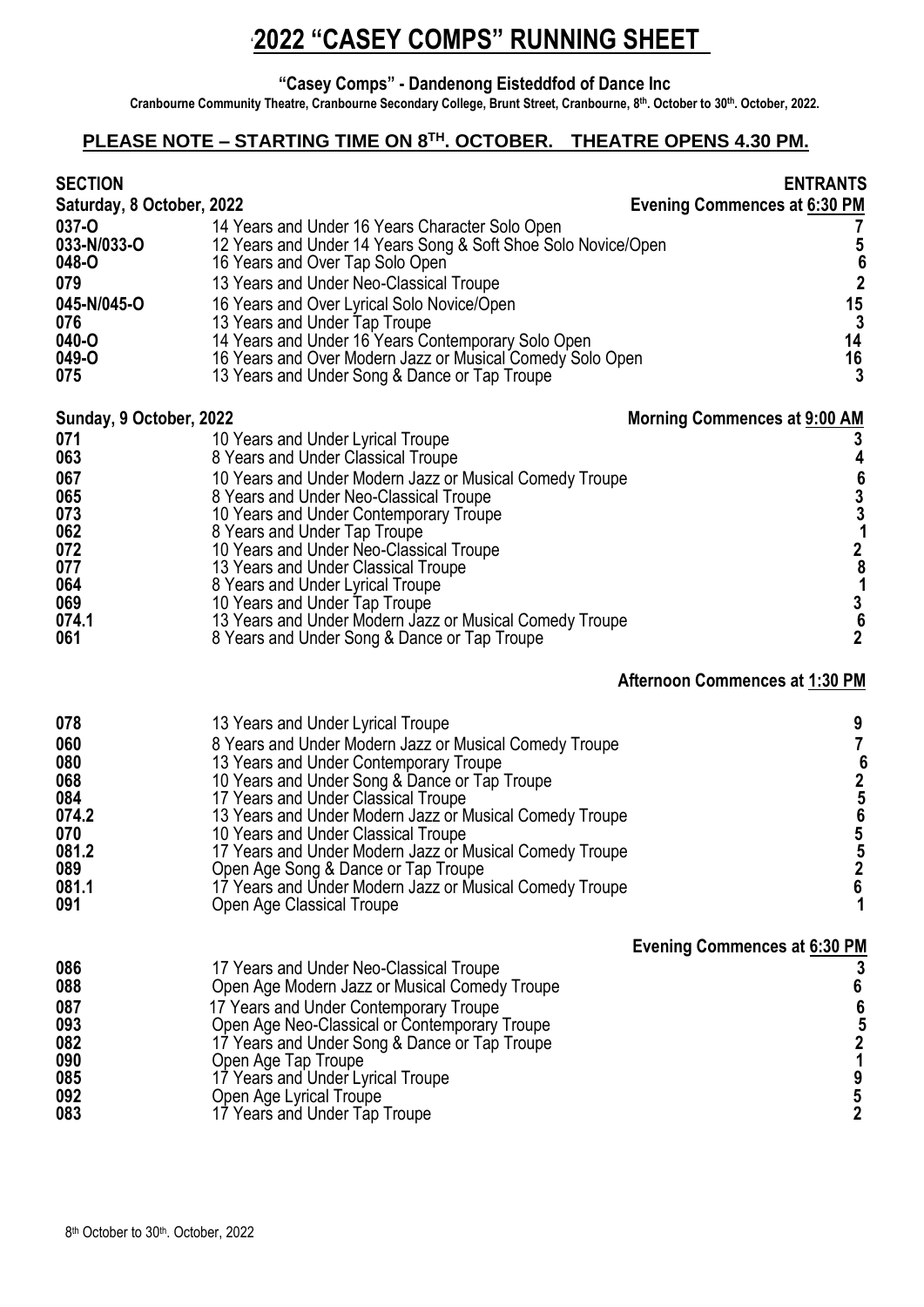**"Casey Comps" - Dandenong Eisteddfod of Dance Inc**

**Cranbourne Community Theatre, Cranbourne Secondary College, Brunt Street, Cranbourne, 8 th. October to 30th . October, 2022.**

### **PLEASE NOTE – STARTING TIME ON 15 TH. OCTOBER. THEATRE OPENS 4.30 PM.**

| <b>SECTION</b>                      |                                                                                                                            | <b>ENTRANTS</b>                                             |
|-------------------------------------|----------------------------------------------------------------------------------------------------------------------------|-------------------------------------------------------------|
| Saturday, 15 October, 2022<br>026-O | 12 Years and Under 14 Years Character Solo Open                                                                            | <b>Evening Commences at 6:30 PM</b><br>12 <sub>2</sub>      |
| 043-N/043-O<br>029-O                | 16 Years and Over Classical Solo Novice/Open<br>12 Years and Under 14 Years Contemporary Solo Open                         | 5<br>11                                                     |
| 046-O                               | 16 Years and Over Neo-Classical Solo Open                                                                                  | $\overline{\mathbf{5}}$                                     |
| 025-O<br>044-N/044-O                | 12 Years and Under 14 Years Classical Solo Open<br>16 Years and Over Character Solo Novice/Open                            | 20 <sub>o</sub>                                             |
| 028-N/028-O<br>047-O                | 12 Years and Under 14 Years Neo-Classical Solo Novice/Open<br>16 Years and Over Contemporary Solo Open                     | $\frac{5}{13}$<br>10                                        |
| Sunday, 16 October, 2022            |                                                                                                                            | <b>Morning Commences at 9:00 AM</b>                         |
| $026-N$<br>036-N                    | 12 Years and Under 14 Years Character Solo Novice<br>14 Years and Under 16 Years Classical Solo Novice                     | 3<br>$\overline{7}$                                         |
| $101-N$                             | Any Age Hip-Hop Solo Novice                                                                                                | $\frac{17}{7}$                                              |
| 040-N<br>$027 - N$                  | 14 Years and Under 16 Years Contemporary Solo Novice<br>12 Years and Under 14 Years Lyrical Solo Novice                    | 12                                                          |
| 042-N<br>$025-N$                    | 14 Years and Under 16 Years Modern Jazz or Musical Comedy Solo Novice<br>12 Years and Under 14 Years Classical Solo Novice | $\begin{array}{c} 10 \\ 8 \end{array}$                      |
| 038-N<br>101-0                      | 14 Years and Under 16 Years Lyrical Solo Novice<br>Any Age Hip-Hop Solo Open                                               | $\frac{10}{7}$                                              |
|                                     |                                                                                                                            | <b>Afternoon Commences at 1:30 PM</b>                       |
| 037-N<br>024-N                      | 14 Years and Under 16 Years Character Solo Novice<br>12 Years and Over National Solo Novice                                | 4<br>4                                                      |
| 038-O                               | 14 Years and Under 16 Years Lyrical Solo Open                                                                              | 16                                                          |
| 058<br>041-N/041-O                  | 12 Years and Over Modern Jazz or Musical Comedy Duo/Trio<br>14 Years and Under 16 Years Tap Solo Novice/Open               | 11                                                          |
| 055<br>049-N                        | 12 Years and Over Character Duo/Trio<br>16 Years and Over Modern Jazz or Musical Comedy Solo Novice                        | $\begin{array}{c} 11 \\ 2 \\ 4 \\ 2 \\ 15 \\ 9 \end{array}$ |
| 056                                 | 12 Years and Over Song & Dance or Tap Duo/Trio                                                                             |                                                             |
| 042-O<br>024-O                      | 14 Years and Under 16 Years Modern Jazz or Musical Comedy Solo Open<br>12 Years and Over National Solo Open                |                                                             |
| 034-O                               | 14 Years and Over Song & Tap Solo Open                                                                                     | $\overline{\mathbf{4}}$                                     |
|                                     |                                                                                                                            | <b>Evening Commences at 6:30 PM</b>                         |
| 036-O<br>031-O                      | 14 Years and Under 16 Years Classical Solo Open<br>12 Years and Under 14 Years Modern Jazz or Musical Comedy Solo Open     | 11                                                          |
| 039-N/039-O                         | 14 Years and Under 16 Years Neo-Classical Solo Novice/Open                                                                 | $\begin{array}{c} 18 \\ 7 \end{array}$                      |
| 030-N/030-O                         | 12 Years and Under 14 Years Tap Solo Novice/Open                                                                           | 10                                                          |

**035-N/035-O** 14 Years and Over Song & Soft Shoe Solo Novice/Open **8** 12 Years and Under 14 Years Lyrical Solo Open

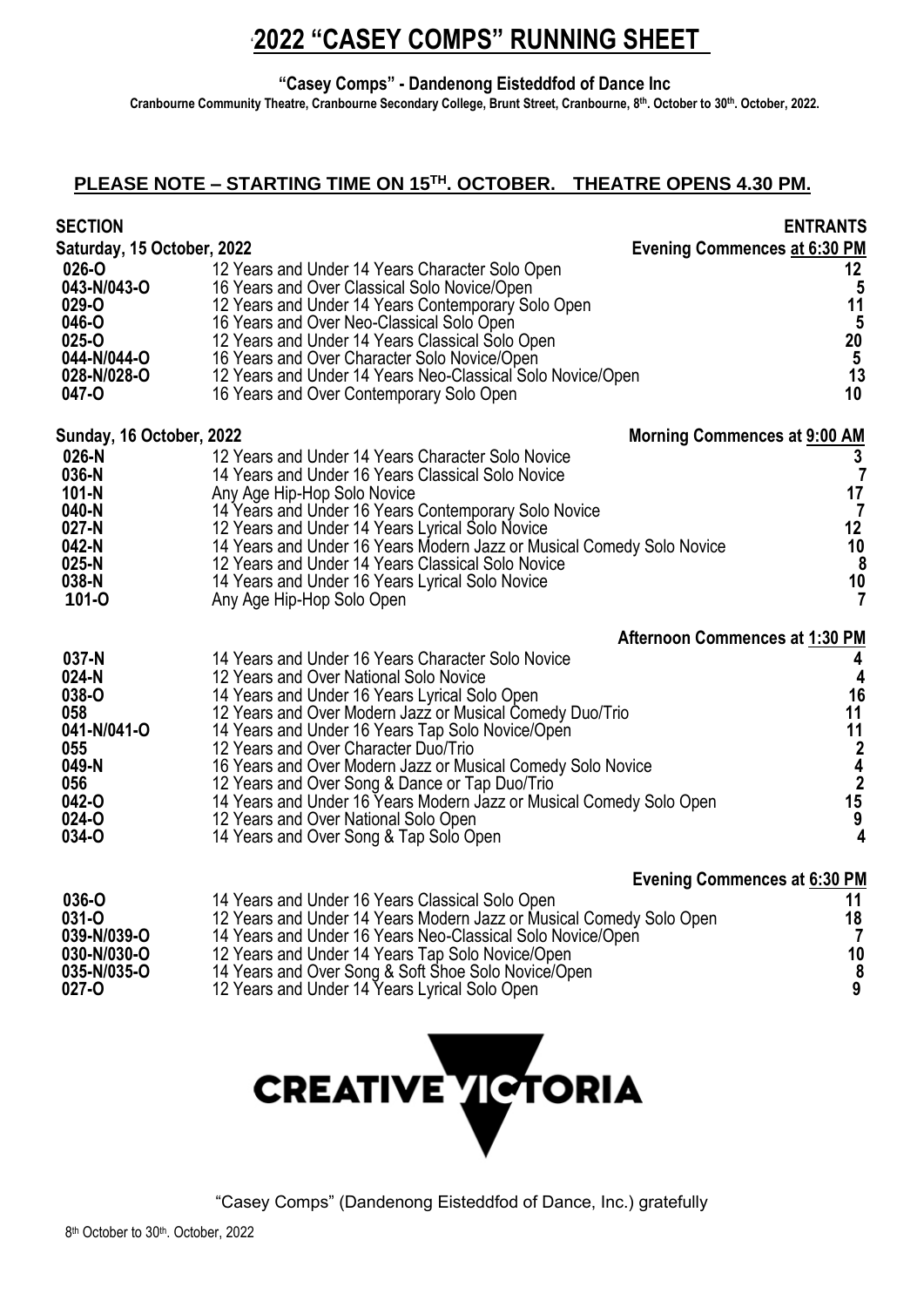#### **"Casey Comps" - Dandenong Eisteddfod of Dance Inc**

**Cranbourne Community Theatre, Cranbourne Secondary College, Brunt Street, Cranbourne, 8 th. October to 30th . October, 2022.**

acknowledges the support of the Victorian Government through 'Creative Victoria', contributing toward the costs of our Adjudicators.

#### **PLEASE NOTE – STARTING TIME ON 22nd . OCTOBER. THEATRE OPENS 4.30 PM.**

| <b>SECTION</b><br>Saturday, 22 October, 2022                                                               |                                                                                                                                                                                                                                                                                                                                                                                                                                                                                                                                                                                                            | <b>ENTRANTS</b><br><b>Evening Commences at 6:30 PM</b>                                     |
|------------------------------------------------------------------------------------------------------------|------------------------------------------------------------------------------------------------------------------------------------------------------------------------------------------------------------------------------------------------------------------------------------------------------------------------------------------------------------------------------------------------------------------------------------------------------------------------------------------------------------------------------------------------------------------------------------------------------------|--------------------------------------------------------------------------------------------|
| 008-N<br>023-N<br>021-O<br>022-N/022-O<br>012-0<br>052<br>014-O<br>018-O                                   | 6 Years and Under 8 Years Tap Solo Novice<br>Under 12 Years Song & Soft Shoe Solo Novice<br>Under 12 Years National Solo Open<br>Under 12 Years Song & Tap Solo Novice/Open<br>8 Years and Under 10 Years Neo-Classical or Contemporary Solo Open<br>Under 12 Years Tap Duo/Trio<br>8 Years and Under 10 Years Modern Jazz or Musical Comedy Solo Open<br>10 Years and Under 12 Years Tap Solo Open                                                                                                                                                                                                        | 4<br>$\frac{3}{4}$<br>10<br>$\overline{7}$<br>$\begin{array}{c} 2 \\ 10 \\ 14 \end{array}$ |
| Sunday, 23 October, 2022                                                                                   |                                                                                                                                                                                                                                                                                                                                                                                                                                                                                                                                                                                                            | Morning Commences at 9:00 AM                                                               |
| 015-0<br>009-O<br>019-O<br>005-O<br>020-O<br>011-N/011-O                                                   | 10 Years and Under 12 Years Classical Solo Open<br>6 Years and Under 8 Years Modern Jazz or Musical Comedy Solo Open<br>10 Years and Under 12 Years Modern Jazz or Musical Comedy Solo Open<br>6 Years and Under 8 Years Classical Solo Open<br>Under 12 Years Lyrical Solo. Open<br>8 Years and Under 10 Years Character Solo Novice/Open                                                                                                                                                                                                                                                                 | 20<br>$\overline{5}$<br>25<br>$\pmb{8}$<br>13<br>9                                         |
|                                                                                                            |                                                                                                                                                                                                                                                                                                                                                                                                                                                                                                                                                                                                            | Afternoon Commences at 1:30 PM                                                             |
| 006-O<br>002<br>008-O<br>004<br>029-N<br>016-N/016-O<br>059<br>$013-N$<br>031-N<br>023-0<br>$021-N$<br>057 | 6 Years and Under 8 Years Character Solo Open<br>Under 6 Song and Dance Solo<br>6 Years and Under 8 Years Tap Solo Open<br>Under 6 Modern Jazz or Musical Comedy Solo<br>12 Years and Under 14 Years Contemporary Solo. Novice<br>10 Years and Under 12 Years Character Solo Novice/Open<br>12 Years and Over Neo-Classical, Contemporary or Lyrical Duo/Trio<br>8 Years and Under 10 Years Tap Solo Novice<br>12 Years and Under 14 Years Modern Jazz or Musical Comedy Solo Novice<br>Under 12 Years Song & Soft Shoe Solo Open<br>Under 12 Years National Solo Novice<br>12 Years and Over Tap Duo/Trio | 6341612939106<br>$\mathbf{A}$                                                              |
|                                                                                                            |                                                                                                                                                                                                                                                                                                                                                                                                                                                                                                                                                                                                            | <b>Evening Commences at 6:30 PM</b>                                                        |
| 007-O<br>013-O<br>$017 - 0$<br>051<br>010-O<br>$020-N$                                                     | 6 Years and Under 8 Years Neo-Classical or Contemporary Solo Open<br>8 Years and Under 10 Years Tap Solo Open<br>10 Years and Under 12 Years Neo-Classical or Contemporary Solo Open<br>Under 12 Years Song & Dance or Tap Duo/Trio<br>8 Years and Under 10 Years Classical Solo Open<br>Under 12 Years Lyrical Solo Novice                                                                                                                                                                                                                                                                                | $35$<br>$16$<br>$2$<br>$9$<br>24                                                           |